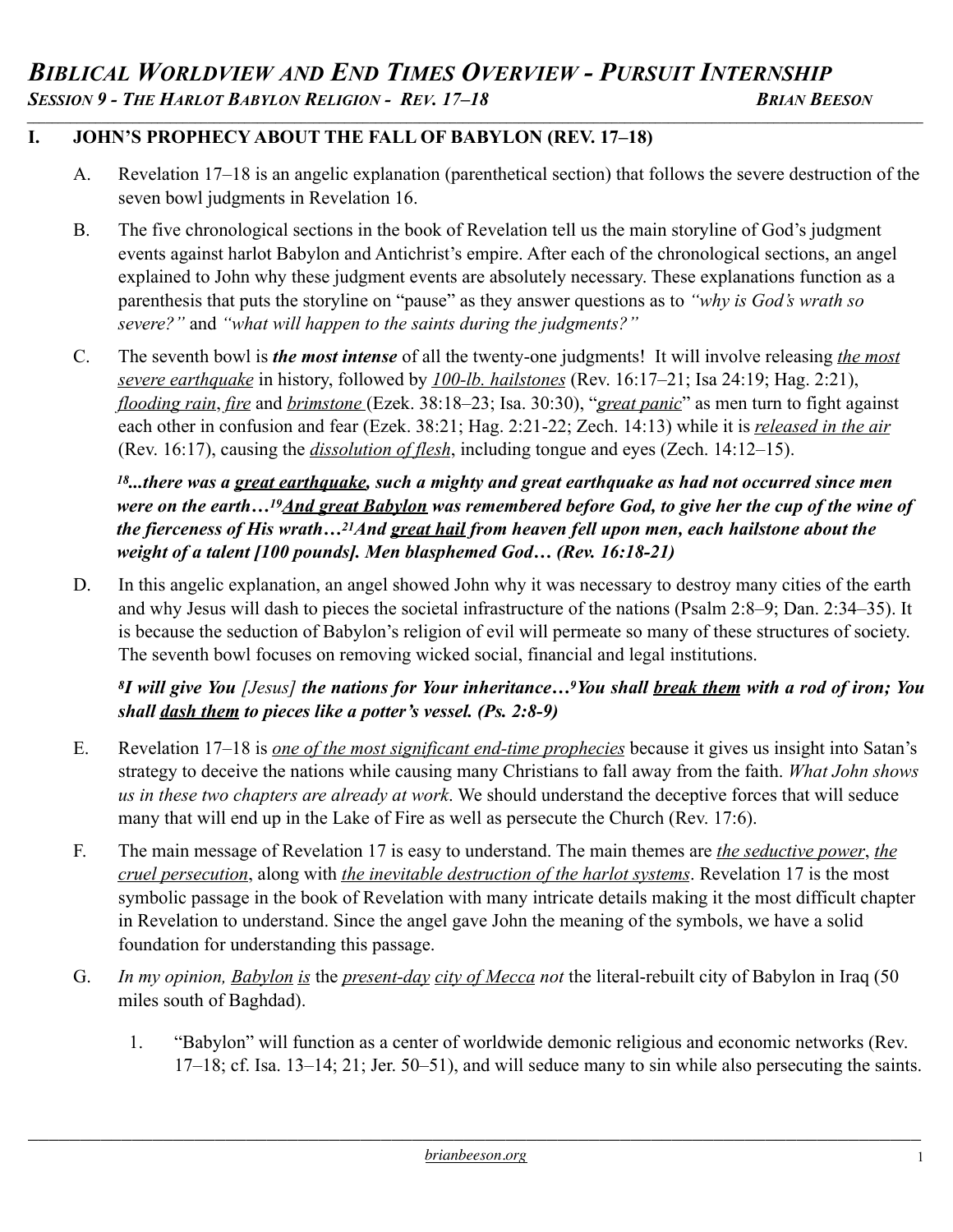# *BIBLICAL WORLDVIEW AND END TIMES OVERVIEW - PURSUIT INTERNSHIP*<br>Session 9 - The Harlot Babylon Religion - Rev. 17–18 BRIAN BEESON *\_\_\_\_\_\_\_\_\_\_\_\_\_\_\_\_\_\_\_\_\_\_\_\_\_\_\_\_\_\_\_\_\_\_\_\_\_\_\_\_\_\_\_\_\_\_\_\_\_\_\_\_\_\_\_\_\_\_\_\_\_\_\_\_\_\_\_\_\_\_\_\_\_\_\_\_\_\_\_\_\_\_\_\_\_\_\_\_\_\_\_\_\_\_\_\_\_\_\_\_\_\_\_\_\_\_\_\_\_\_\_\_\_\_\_\_\_\_\_\_\_\_\_\_\_\_\_\_\_\_\_\_\_\_\_\_\_\_\_\_\_\_\_\_*

- 2. Rev. 17–18's descriptions of the city *does not fit* the location's description or role of the location of the city of Babylon in Iraq and it's role on the present world stage. However, Mecca with it's worldwide seduction, economic influence, topography and imports does.
- 3. There is precedent for Babylon to refer to an influential city (or empire) which oppresses God's people, both Jews and Christians—Peter called *Rome*, "Babylon." (1 Pet. 5:13)

### **II. THE END-TIME FALLING AWAY FROM THE FAITH**

A. The two signs that Paul gave to indicate the time of Jesus' coming are a *falling away from the faith* combined with *the revealing of the Antichrist* on the world stage (2 Thes. 2:3). Love of the truth is more than an intellectual adherence to truth; it takes a firm stand for truth regardless of the cost.

*3Let no one deceive you by any means; for that Day [Jesus' second coming] will not come unless the falling away comes first, and the man of sin [Antichrist] is revealed…9The coming of the lawless one [Antichrist] is according to the working of Satan, with all power, signs, and lying wonders, 10and with all unrighteous deception among those who perish, because they did not receive the love of the truth, that they might be saved. (2 Thes. 2:3, 9-10)* 

B. There will be an end-time falling away (Mt. 24:9–13; 2 Thes. 2:3; 1 Tim. 4:1–2; 2 Tim. 3:1–7; 4:3–5; 2 Pet. 2:1–3). A doctrine of demons is a teaching inspired by demons that if believed and acted on will hinder someone from receiving salvation or will cause someone to fall away from salvation.

*1Now the Spirit expressly says that in latter times some will depart from the faith, giving heed to deceiving spirits and doctrines of demons, 2speaking lies in hypocrisy, having their own conscience seared with a hot iron, 3forbidding to marry… (1 Tim. 4:1–3)* 

#### **III. TWO STAGES IN SATAN'S END-TIME PLAN**

A. There are two stages in Satan's end-time plan to be worshipped by all nations. Satan knows that it is a step too large for a compromising Christian, Muslim, Hindu, etc. suddenly to become a devoted Satan worshipper. Thus he will first call all to join a one-world religion of tolerance that will declare that all paths lead to God and salvation. As multitudes from various religious backgrounds are seduced into joining the harlot Babylon religion, it will weaken and defile their conscience concerning their religious heritage. Then Satan will demand that they worship him.

### *4They worshiped the Dragon [Satan]…8All who dwell on the earth will worship him [Antichrist], whose names have not been written in the Book of Life of the Lamb slain from the foundation of the world. (Rev. 13:8)*

- B. People will break away from their religious heritage by renouncing their former beliefs. Once they leave their religious ideals, whether Christianity, Islam, Hinduism, or Buddhism, there will be no absolutes to keep them from worshipping Satan who appears as an angel of light (2 Cor. 11:14).
- C. The *voluntary* harlot Babylon religion will be replaced by a *mandatory* Antichrist religion.
	- 1. First, people voluntarily join the harlot Babylon one-world religion of tolerance (Rev. 17).
	- 2. Second, they will be forced to be Satan worshippers in the Antichrist religion (Rev. 13:4, 15).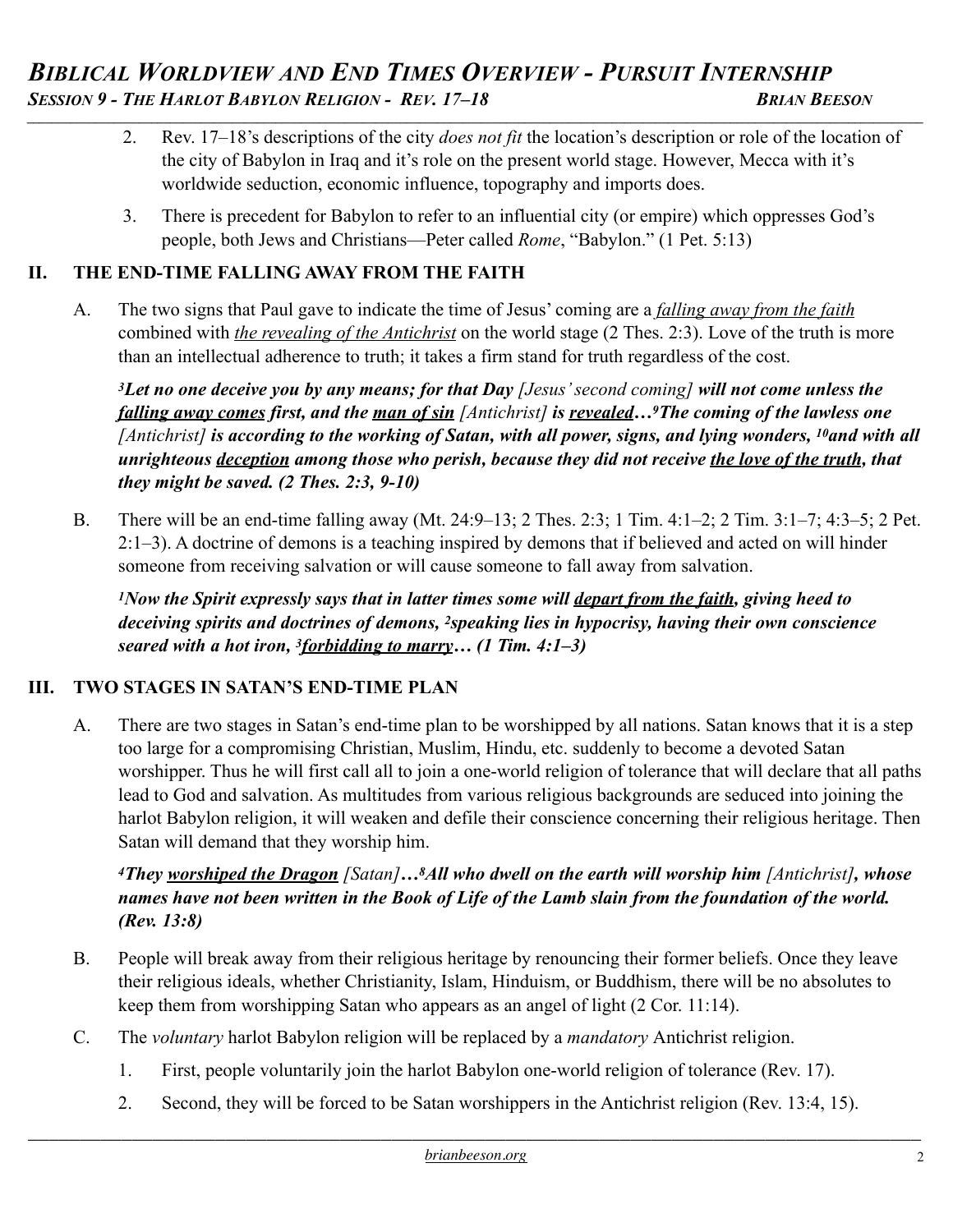- D. I agree with a popular view that sees Revelation 17–18 describing "the fall of Babylon" in two stages.
	- 1. The first phase of the fall of Babylon (Rev. 17) relates to worldwide religious system of toleration and syncretism. The fall occurs at the beginning of the Great Tribulation at the hands of the ten kings who will burn it and replace it with Antichrist worship (Rev. 17:16).
	- 2. The second phase focuses on the collapse of the Antichrist's global economic system at God's hands (Rev. 18:8). At the end of the Great Tribulation falling brimstone, fire and a giant earthquake, will leave it an eternal wasteland (Jer. 50:25; 39–40; Rev. 14:8; 16:19).

### **IV. THE GREAT HARLOT: HER SEDUCTIONS AND PERSECUTIONS (REV. 17:1–6)**

A. Before the angel showed John the wealth and counterfeit beauty of the harlot religion, he showed him her inevitable judgment and sure defeat (Rev. 17:1). It will fail and be totally destroyed.

*1Come, I will show you the judgment of the great harlot who sits on many waters, 2with whom the kings of the earth committed fornication, and the inhabitants of the earth were made drunk with the wine of her fornication…<sup>3</sup>I saw a woman sitting on a scarlet Beast [Antichrist]...<sup>4</sup>The woman was <u>arrayed in</u> purple and scarlet, and adorned with gold…having in her hand a golden cup full of abominations and the filthiness of her fornication. 5On her forehead a name was written: MYSTERY, BABYLON THE GREAT, the mother of Harlots and of the abominations of the earth. 6I saw the woman, drunk with the blood of the saints…15He said, "The waters which you saw, where the harlot sits, are peoples, multitudes, nations, and tongues." (Rev. 17:1–6, 15)* 

- B. *Sits on many waters*: The harlot will sit on many nations (17:1, 15) or will have authority over the nations by seducing and controlling the world's most powerful leaders—the kings and merchants.
- C. *The kings*: The primary political leaders in the earth will understand some of the lies that empower the harlot system. However, they will support her agenda to gain her wealth, knowingly prostituting themselves or committing fornication with her in supporting her lies for money. Outwardly doing "noble" things while behind the scenes they will be doing great violence and promoting many forms of evil for profit.

### *2…with whom the kings of the earth committed fornication, and the inhabitants of the earth were made drunk with the wine of her fornication… (Rev. 17:2)*

- D. *Made drunk*: The harlot's system will cause the nations to be drunk or intoxicated with her seductions that promise great benefits including humanitarian aid and a prosperous world economy. The nations will be overjoyed with her promises of prosperity and theology of tolerance. She will be a religion of affirmation and toleration without absolutes, with a counterfeit justice movement. Many people initially thought Hitler was brilliant because of the dynamic recovery Germany experienced in the 1930's. He even was called "The Man of the Year" by Time Magazine in 1938.
- E. *Sitting on the Beast*: The harlot will *sit on* or depend on the Antichrist who will *carry* her or will provide significant resource, validation, and protection for her. The Antichrist will use her to consolidate power.

*3I saw a woman sitting on a Beast [Antichrist] which was full of names of blasphemy…7I will tell you the mystery of the woman and of the Beast that carries her… (Rev. 17:3, 7)*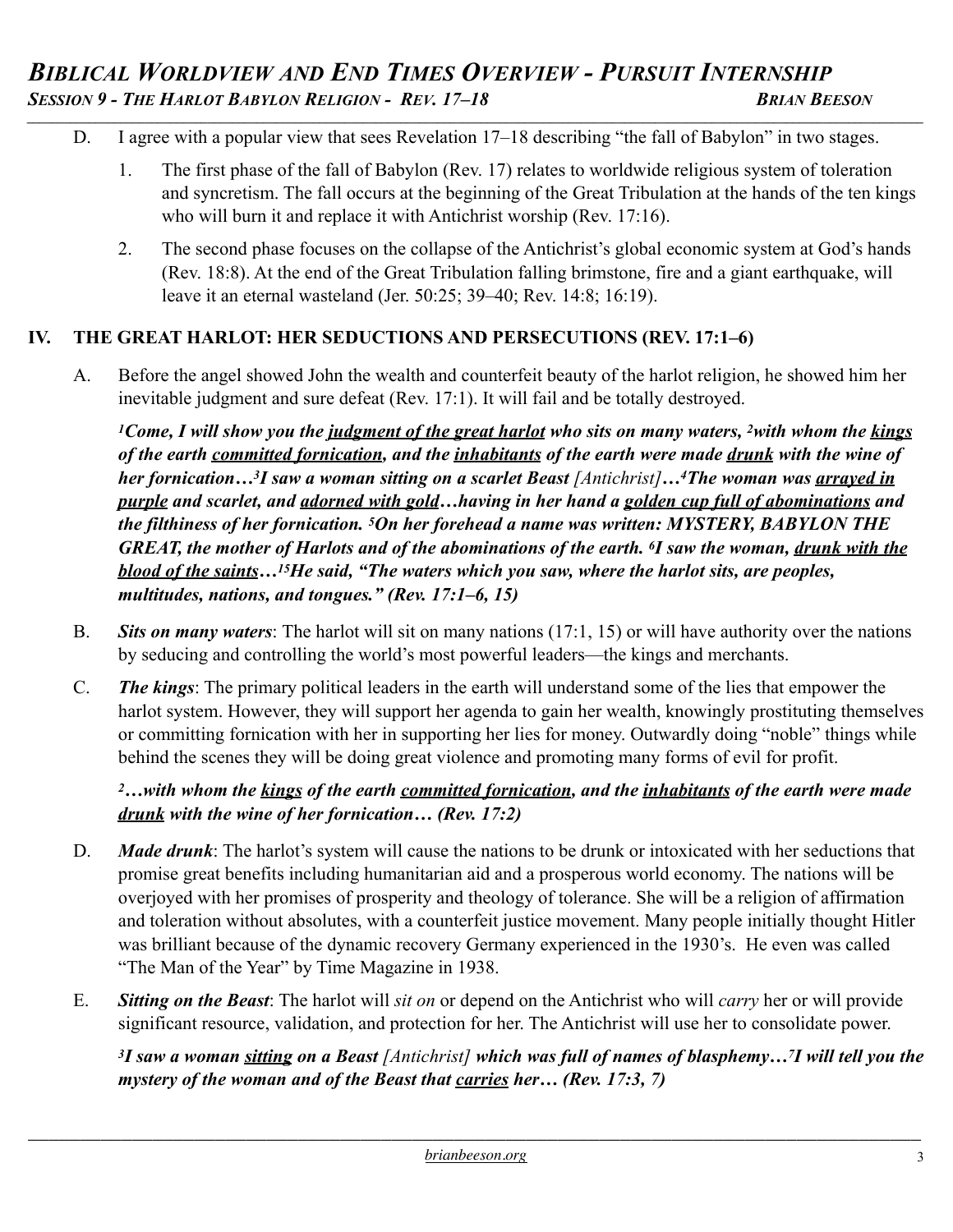# *BIBLICAL WORLDVIEW AND END TIMES OVERVIEW - PURSUIT INTERNSHIP*<br>SESSION 9 - THE HARLOT BABYLON RELIGION - REV. 17–18 BRIAN BEESON *\_\_\_\_\_\_\_\_\_\_\_\_\_\_\_\_\_\_\_\_\_\_\_\_\_\_\_\_\_\_\_\_\_\_\_\_\_\_\_\_\_\_\_\_\_\_\_\_\_\_\_\_\_\_\_\_\_\_\_\_\_\_\_\_\_\_\_\_\_\_\_\_\_\_\_\_\_\_\_\_\_\_\_\_\_\_\_\_\_\_\_\_\_\_\_\_\_\_\_\_\_\_\_\_\_\_\_\_\_\_\_\_\_\_\_\_\_\_\_\_\_\_\_\_\_\_\_\_\_\_\_\_\_\_\_\_\_\_\_\_\_\_\_\_*

F. *Arrayed in purple*: To be arrayed in purple speaks of her royal status or prominence. The harlot religion will have great prominence and will be embraced by the elite financial leaders of the earth.

*4The woman was arrayed in purple [royalty] and scarlet, and adorned with gold…having in her hand a golden cup full of abominations and the filthiness of her fornication. (Rev. 17:4)* 

- G. *Adorned with gold*: it will be the wealthiest religious network in all of history.
- H. *A golden cup*: The harlot will have a golden cup from which she "serves" the nations. She will provide unprecedented humanitarian service, and her service will appear golden—valuable and good. It will facilitate unity in many nations. War will disappear for first time in modern history, resulting in a temporary world peace. Paul prophesied that just before sudden destruction (Great Tribulation) comes, "they" or the nations shall proclaim peace and safety. (1 Thes. 5:3).

*3…when they say, "Peace and safety!" then sudden destruction comes upon them… (1 Thes. 5:3)*

- I. *Full of abomination and filth*: She will offer a cup, or service, that is full of abomination and filth. Abomination refers to being associated with demonic activity since abominations in the Old Testament often referred to idolatrous or demonic activity. Filthiness points to its moral perversions.
- J. The harlot will deceive the nations by sorcery, which is a combination of drugs and demonic power (witchcraft). Her dark, supernatural power will fascinate people, while appearing to be good. In my opinion, her worship music will be powerful, having a supernatural, demonic element to it.

*23For by your [Babylon's] sorcery all the nations were deceived. (Rev. 18:23)* 

K. The harlot Babylon system is the context in which the nations will reach fullness in sin (Dan. 8:23; Mt. 13:29–30; Rev. 14:18; 17:4; 18:5; Rom. 1:18, 24–32; Isa. 24:5–6). Then a king—the Antichrist—will appear on the world stage. Heightened sin will allow the Antichrist to step-onto the world stage unhindered and coerce the world's population to his agenda.

*23In the latter time of their kingdom, when the transgressors have reached their fullness, a king [Antichrist] shall arise…who understands sinister schemes. (Dan. 8:23)*

L. The church across all the nations will expose the Harlot for who she is. Then they will be hated by all nations for this. They will declare the seductive nature of her perversion and her judgment.

*9They will deliver you up to tribulation and kill you, and you will be hated by all nations for My name's sake. 10Then many will be offended, will betray one another, and will hate one another. 11Then many false prophets will rise up and deceive many. (Mt. 24:9–11)* 

M. Surprisingly, the harlot religion will be hated and destroyed by the jealousy of the ten kings who serve closest to the Antichrist (Dan. 7:7, 20, 24; Rev. 17:16). They will burn the harlot at beginning of Great Tribulation. Even when the harlot is at the height of her prominence, the Church will prophesy that she will be burned by Antichrist's ten kings.

*12The ten horns which you saw are ten kings...<sup>16</sup>The ten horns...on the Beast [Antichrist] will hate the harlot, make her desolate…and burn her with fire. (Rev. 17:12, 16)*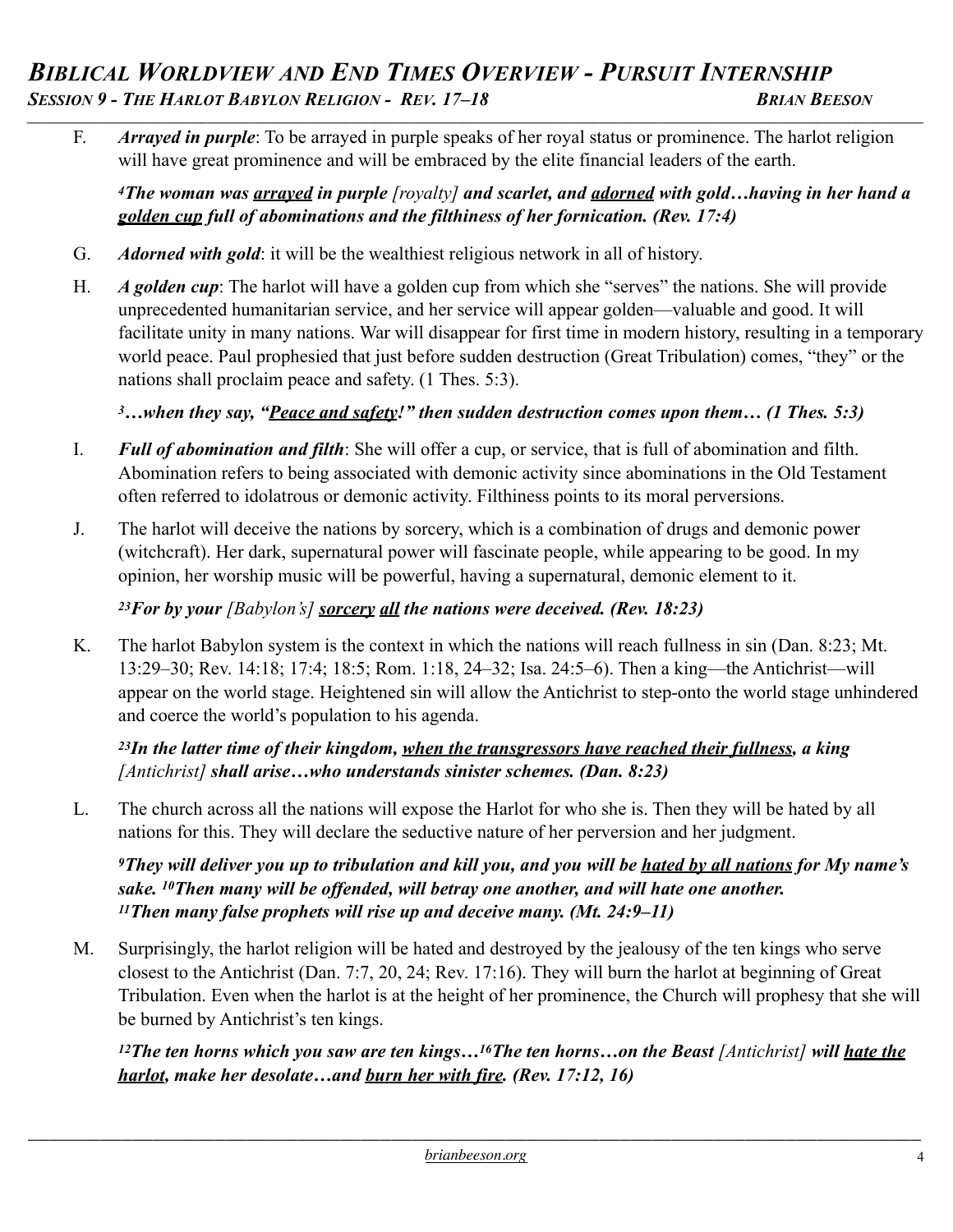# *BIBLICAL WORLDVIEW AND END TIMES OVERVIEW - PURSUIT INTERNSHIP*<br>Session 9 - The Harlot Babylon Religion - Rev. 17–18 BRIAN BEESON *\_\_\_\_\_\_\_\_\_\_\_\_\_\_\_\_\_\_\_\_\_\_\_\_\_\_\_\_\_\_\_\_\_\_\_\_\_\_\_\_\_\_\_\_\_\_\_\_\_\_\_\_\_\_\_\_\_\_\_\_\_\_\_\_\_\_\_\_\_\_\_\_\_\_\_\_\_\_\_\_\_\_\_\_\_\_\_\_\_\_\_\_\_\_\_\_\_\_\_\_\_\_\_\_\_\_\_\_\_\_\_\_\_\_\_\_\_\_\_\_\_\_\_\_\_\_\_\_\_\_\_\_\_\_\_\_\_\_\_\_\_\_\_\_*

N. In the middle of the final seven years of this age, when the Abomination of Desolation is set-up, the harlot religion of tolerance will be replaced with Antichrist worship (Dan. 9:27; 1 Thes. 5:3; Mat. 24:15, 21–22). The Antichrist religion will be strict and without toleration. All who refuse to worship the Antichrist will be killed (Rev. 13:4–18). Satan's purpose for the harlot religion is to be the "forerunner" to prepare the nations for Antichrist worship.

### **V. THE HARLOT'S ORIGIN: THE TOWER OF BABEL**

A. The harlot's name was a mystery to John. An angel gave him new information that had not yet been clearly revealed in Scripture—namely that the harlot is named Babylon the Great. How surprising that this religion of tolerance at the end of the age originated from the events in the plan of Shinar (Babylon) (Gen. 11)!

*5And on her forehead a name was written: MYSTERY, BABYLON THE GREAT, THE MOTHER OF HARLOTS AND OF THE ABOMINATIONS OF THE EARTH 6I saw the woman, drunk with the blood of the saints and with the blood of the martyrs of Jesus. (Rev. 17:5-6)*

- B. *The mother*: The harlot will be "the mother of harlots," speaking about it's *enormous influence* to turn people away and commit harlotry (idolatry) against the Lord.
- C. *Drunk with blood*: The harlot will have a murderous heart despite her humanitarian appearance. The influence of the harlot will cause multitudes to be drunk or intoxicated with the blood of the saints who expose her. The more she kills, the bolder she will become in killing the saints.
- D. *Babylon the Great*: The angel revealed the harlot's name as Babylon. In other words, her origin was in Babylon—at the tower of Babel. By understanding what happened at the tower of Babel we gain insight into how she will operate. Babel was the first city to organize a rebellion against God.

### **VI. THE TOWER OF BABEL**

A. The residents of Babel sought to build a tower whose "top is in the heavens." (Gen. 11:1–9). This refers to reaching into the spirit realm where Satan's kingdom operates in "heavenly places" (Eph. 2:2; 6:12; Col 1:16; 2:15). It is not a reference to the height of a building made by mud bricks. If that was the case how would God feel about skyscrapers in New York, Shanghai or any other major city? Rather it refers to them building deep connections with darkness.

*4They said, "Come, let us build ourselves a city, and a tower whose top is in the heavens; let us make a name for ourselves, lest we be scattered abroad over the face of the whole earth." (Gen. 11:4)* 

B. *Nothing…will be withheld from them* - This concern of God is about humanity's desire to sin in our fullest potential. God knew if He did not interrupt their activities, "nothing would be impossible for them" (NAS/ NIV) as far as the depths of sin they could achieve, violence, sexuality, sorcery, etc… The Lord was not referring to their architectural abilities having no limit, but to *their unified progression in evil.* 

*6The LORD said, "Indeed the people are one and they all have one language, and this is what they begin to do; now nothing that they propose to do will be withheld from them." (Gen. 11:6)*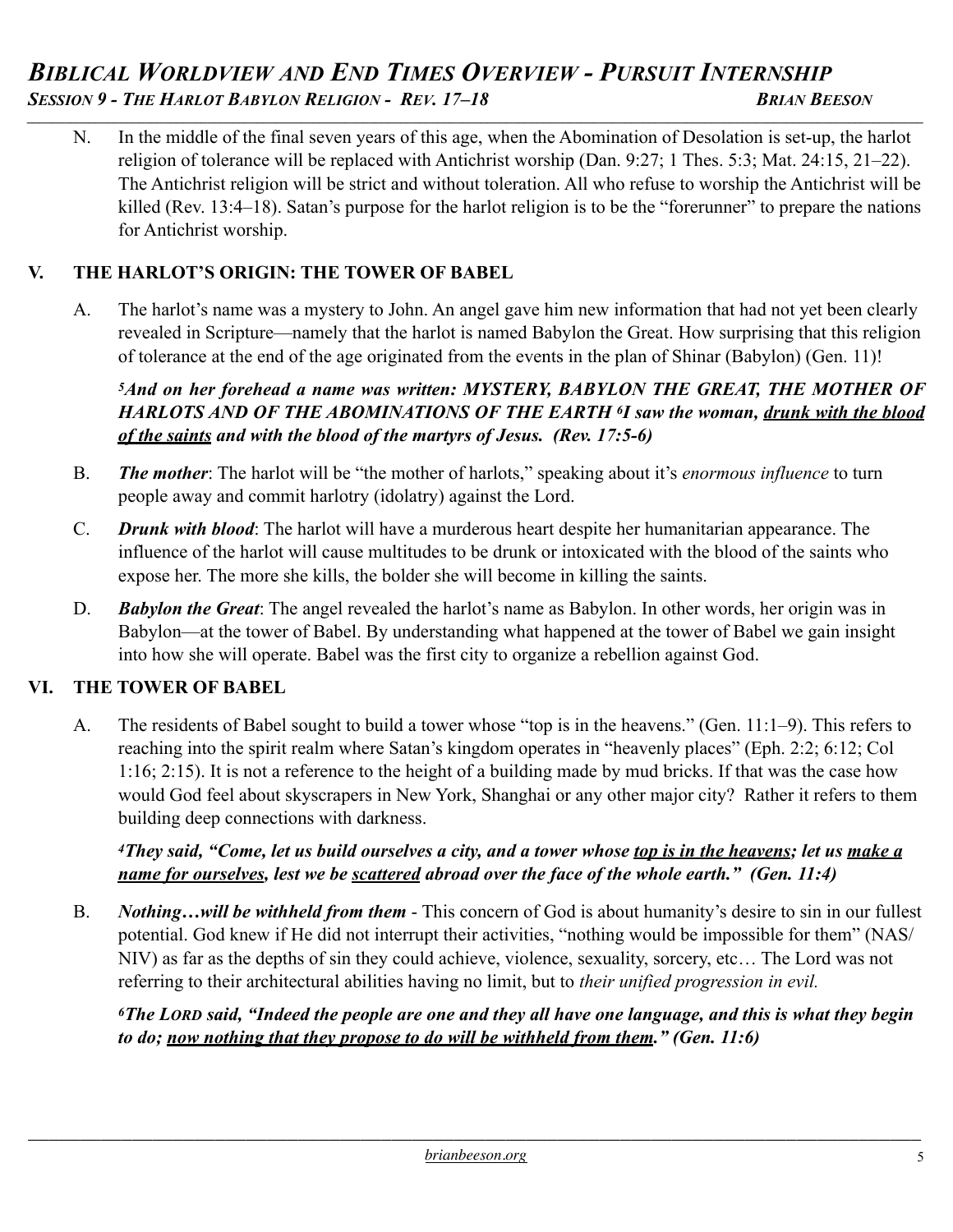# *BIBLICAL WORLDVIEW AND END TIMES OVERVIEW - PURSUIT INTERNSHIP*<br>Session 9 - The Harlot Babylon Religion - Rev. 17–18 BRIAN BEESON *\_\_\_\_\_\_\_\_\_\_\_\_\_\_\_\_\_\_\_\_\_\_\_\_\_\_\_\_\_\_\_\_\_\_\_\_\_\_\_\_\_\_\_\_\_\_\_\_\_\_\_\_\_\_\_\_\_\_\_\_\_\_\_\_\_\_\_\_\_\_\_\_\_\_\_\_\_\_\_\_\_\_\_\_\_\_\_\_\_\_\_\_\_\_\_\_\_\_\_\_\_\_\_\_\_\_\_\_\_\_\_\_\_\_\_\_\_\_\_\_\_\_\_\_\_\_\_\_\_\_\_\_\_\_\_\_\_\_\_\_\_\_\_\_*

C. *In His mercy* God did not give them over to their lusts, but scattered them by confusing their language (Gen. 11:9), causing the development of human sin to slow down until the end times. (Dan. 8:23; Mt. 13:29–30; Rev. 14:18; 17:4; 18:5). Judgment is when God gives us over to our sin (Rom. 1:28).

*9Therefore its name is called Babel, because there the LORD confused the language of all the earth; and from there the LORD scattered them abroad over the face of all the earth. (Gen. 11:9)* 

D. In Jacob's dream he saw a ladder (portal) that gave him access to the heavenly realm *in the will of God*. Jesus referred to this reality as an "open heaven" where angels interact much with the earthly realm.

*12He [Jacob] dreamed, and behold, a ladder was set up on the earth, and its top reached to heaven; and there the angels of God were ascending and descending on it. (Gen. 28:12)* 

<span id="page-5-2"></span>*51And He [Jesus] said to him, "Most assuredly, I say to you, hereafter you shall see heaven open, and the angels of God ascending and descending upon the Son of Man." (Jn. 1:51)*

- E. The harlot will have a "ladder of access" to the demonic realm enabling them to go to new heights of sin being assisted by demons. Those in Babel were seeking to reach a "demonic open heaven." In the Babylonian language, Babel means the *"gate of heaven,"* yet in Hebrew it means *"confusion."*
- <span id="page-5-3"></span>F. In Revelation 21–22, an "open heaven" will exist between heaven and earth over earthly Jerusalem as the New Jerusalem descends out of heaven and rests over it (Rev. 21:10). The Heavenl[y](#page-5-0) City<sup>[1](#page-5-0)</sup> will suspend directlyover the earthly city<sup>[2](#page-5-1)</sup> of Jerusalem. There will be much traffic of angels and human beings between these two cities as God progressively releases the qualities of heaven to earth through Jesus and His throne. Satan is always a counterfeit as he seeks to establish a deep connection with His Kingdom that operates in the "mid heavens" by bringing untold sin and death upon the earth through a throne on earth.
- G. The importance of this "open heavens" is seen in the prominence Jerusalem and Babylon have in the Bible. The longest prophecy in the OT is Jeremiah 50–51, which focuses on Babylon's historical and final fall (110 verses). The longest NT prophecy is Rev. 17–18, which tells of Babylon's judgment (42 verses). The next most discussed city is the New Jerusalem (33 verses in Rev. 21:1–22:5). Both cities are mentioned in the last bowl judgment. Earthly Jerusalem is raised; Babylon becomes an eternal desolation (Rev. 16 ).
- H. Jesus compares the time period before His coming to *the days of Noah* in Genesis 6.

#### *37But as the days of Noah were, so also will the coming of the Son of Man be. (Mt. 24:37)*

- I. The people in Genesis 6 seemed to have walked in a sort of "counterfeit" open heaven as fallen angels interacted with humans in an intense way (Gen. 6:4; 2 Pet. 2:4; Jude 6).
- J. This connection between the natural and demonic realm resulted in violence (Gen. 6:7; 7:1–24).

*5The LORD saw that the wickedness of man was great in the earth, and that every intent of the thoughts of his heart was only evil continually… 11The earth was filled with violence. 12So God looked upon the earth, and indeed it was corrupt; for all flesh had corrupted their way on the earth. 13God said to Noah,* 

<span id="page-5-0"></span>[<sup>1</sup>](#page-5-2) John 14:2-3; Gal. 4:26; Heb. 11:10, 16; 12:22-24; Rev. 21:2, 10

<span id="page-5-1"></span>[<sup>2</sup>](#page-5-3) Ps. 48:1-5; Mt. 19:28; 25:31